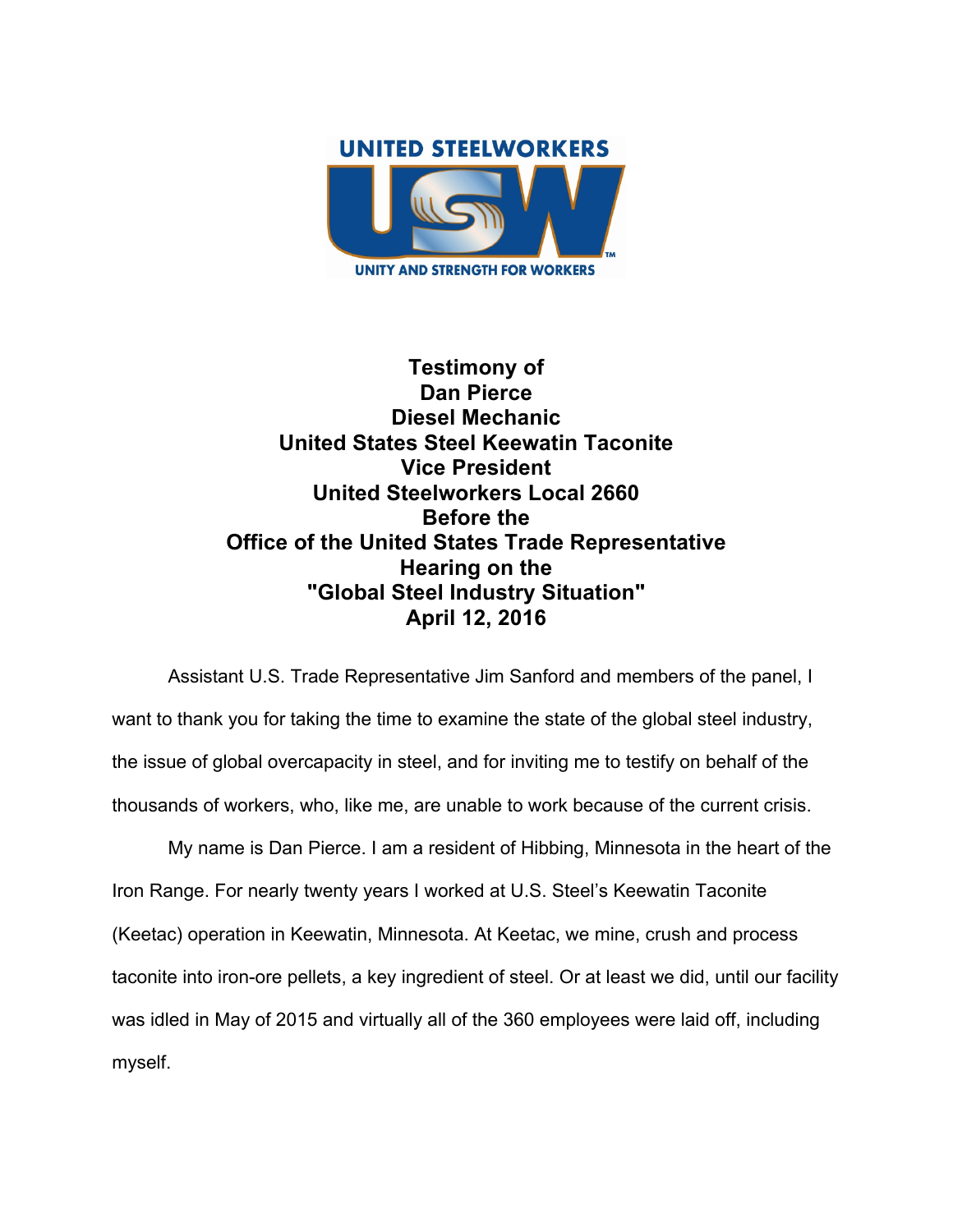When our facility was up and running, the iron-ore pellets we produced were shipped to mills for final steel production. I worked as a diesel mechanic, keeping every piece of mobile equipment running; from the machines that dug taconite out of the ground to the trucks that hauled it to our processing facility. I was proud that my work kept Keetac running smoothly and helped my fellow coworkers do their jobs. I was also proud knowing that the iron-ore we produced went into the steel that ended up in our cars, bridges, skyscrapers and other structures.

The shutdown at Keetac has been a big adjustment. It means not getting up every day and going to work. It means tightening my belt to make ends meet. Not being able to work for the past 11 months has put stress on me, my family and my friends as we wrestle with the uncertainty of if and when I will be able to return to work.

Our family has had to hold off on home repairs and cut back on groceries and eating out. When we do this, and you multiply it by all the other workers going through the same things, it means local businesses suffer as people make less trips to places like the Super One Foods or the Erickson lumberyard. Everything in the range depends on the mining companies running. When they're shut down it affects everyone: from daycare providers to local car dealerships to hospitals.

But it's more than just the day-to-day of the job or the stress of working with a lot less income that has motivated me to speak with you today. The people I worked with have grown into a tight-knit community. If anyone needed help outside of work, it was normal to see their fellow steelworkers chipping in. Once you get to know your coworkers and their families the way I had after 17 years of service, it's hard to